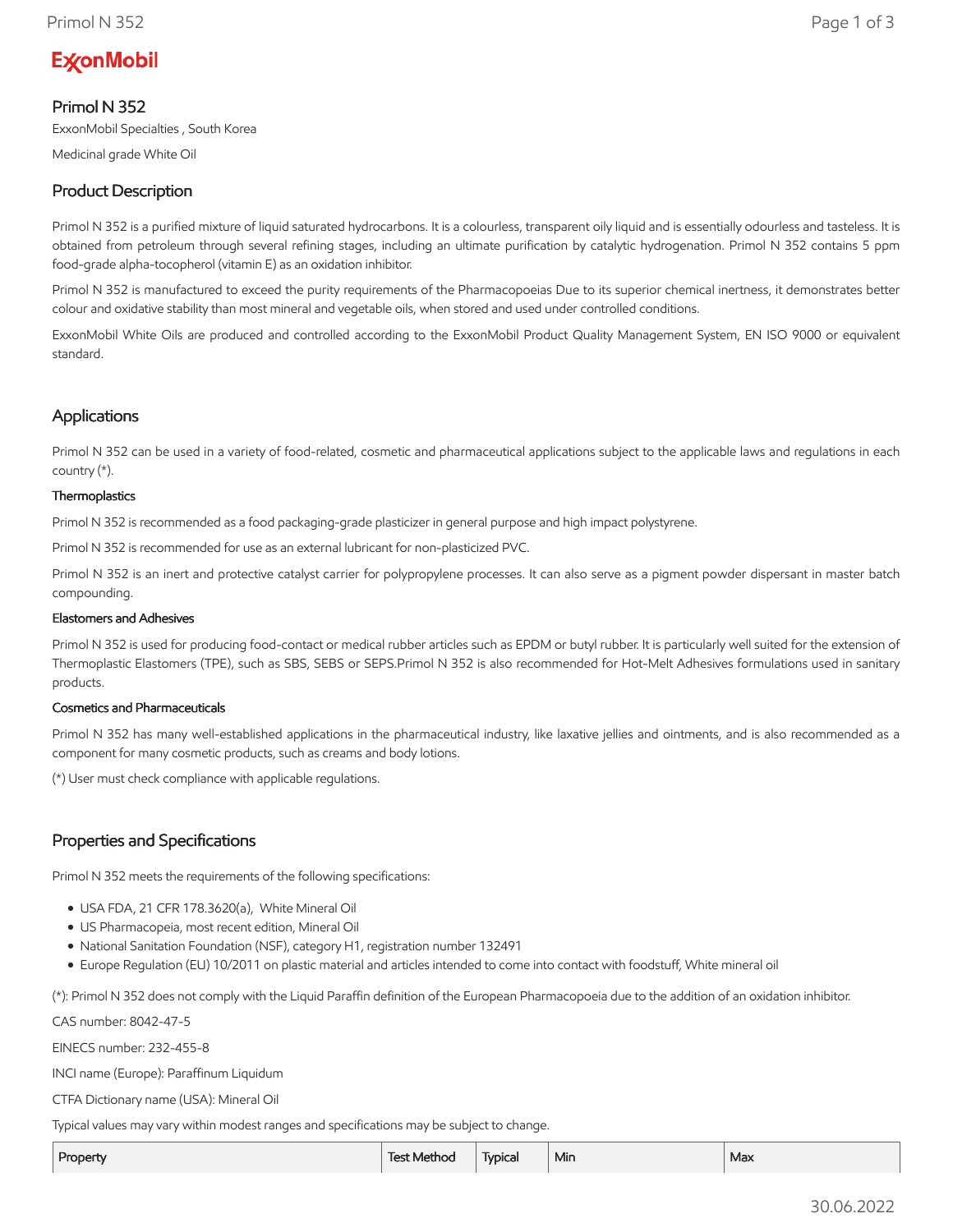Primol N 352 Page 2 of 3

| Property                                              | <b>Test Method</b> | Typical                  | Min                         | Max                         |
|-------------------------------------------------------|--------------------|--------------------------|-----------------------------|-----------------------------|
| Appearance                                            | Visual             | $\overline{\phantom{0}}$ | Clear and Bright            | Clear and Bright            |
| Odor                                                  | Olfactory          | $\overline{\phantom{a}}$ | Odorless or almost odorless | Odorless or almost odorless |
| Color, Saybolt                                        | ASTM D1            | $\overline{\phantom{a}}$ | $+30$                       |                             |
| Kinematic Viscosity @ 40°C, mm <sup>2</sup> /s        | ASTM D445          | $\overline{\phantom{a}}$ | 65.0                        | 75.0                        |
| Kinematic Viscosity @ 100°C, mm <sup>2</sup> /s       | ASTM D445          | $\overline{\phantom{a}}$ | 8.5                         | $\overline{\phantom{a}}$    |
| Density @ 15°C, kg/m <sup>3</sup>                     | <b>ASTM D 4052</b> | $\overline{\phantom{a}}$ | 863                         | 873                         |
| Relative Density 25°C/25°C                            | <b>ASTM D 4052</b> | $\overline{\phantom{a}}$ | 0.859                       | 0.870                       |
| Pour Point, °C                                        | <b>ASTM D 5950</b> | $\overline{\phantom{a}}$ | $\overline{\phantom{a}}$    | $-12$                       |
| Flash Point, °C                                       | ASTM D 92          | $\overline{\phantom{a}}$ | 240                         | $\overline{\phantom{a}}$    |
| Refractive Index, nD <sup>2o</sup>                    | <b>ASTM D 1218</b> | $\overline{\phantom{a}}$ | 1.473                       | 1.479                       |
| Average Molecular Weight                              | <b>ASTM D 2502</b> | $\overline{\phantom{a}}$ | 480                         | $\overline{\phantom{a}}$    |
| Hydroc. with less than 25 carbons, wt %               | <b>ASTM D 6352</b> | $\overline{\phantom{a}}$ | $\overline{\phantom{a}}$    | 5                           |
| Volatility @ 10 mm Hg, temp (°C) at 2.5 wt% off       | ASTM D 1160        | 281                      | $\overline{\phantom{a}}$    | $\overline{\phantom{0}}$    |
| Volatility @ 10 mm Hg, temp (°C) at 5 wt% off         | ASTM D 1160        | 285                      | 275                         |                             |
| Volatility @ 10 mm Hg, temp (°C) at 10 wt% off        | ASTM D 1160        | 290                      | 282                         | $\overline{\phantom{0}}$    |
| Carbon Type, % and Paraffinic / Naphthenic / Aromatic | AM-S 1805          | 68/32/0                  |                             |                             |

## Health and Safety

Detailed health and safety information for this product is provided in the Material Safety Data Sheet (MSDS), available upon request through your local sales representative or from www.ExxonMobil.com

#### Storage and Handling

Recommended storage and handling procedures for ExxonMobil white oil products are summarised in a separate bulletin available upon request through your local sales representative or from www.ExxonMobil.com

### Further Information

ExxonMobil supplies a range of white oils, process oils, waxes, bitumen and a full range of other lubricants, fuels and chemical products worldwide. Please contact your local ExxonMobil representative, or contact us at www.ExxonMobil.com, for more information on other products.

The ExxonMobil logotype (and any other trademarks) are trademarks of Exxon Mobil Corporation or one of its subsidiaries.

05-2020 ExxonMobil Asia Pacific Ltd 1 HarbourFront Place #06-00 HarbourFront Tower One Singapore 098633

+65 6885 5000 http://www.exxonmobil.com

Every care has been taken in the preparation of this information. To the extent permitted by applicable law, all warranties and/or representations, express or implied, as to the accuracy of the information are disclaimed, and no liability is accepted for the accuracy or completeness of the same.